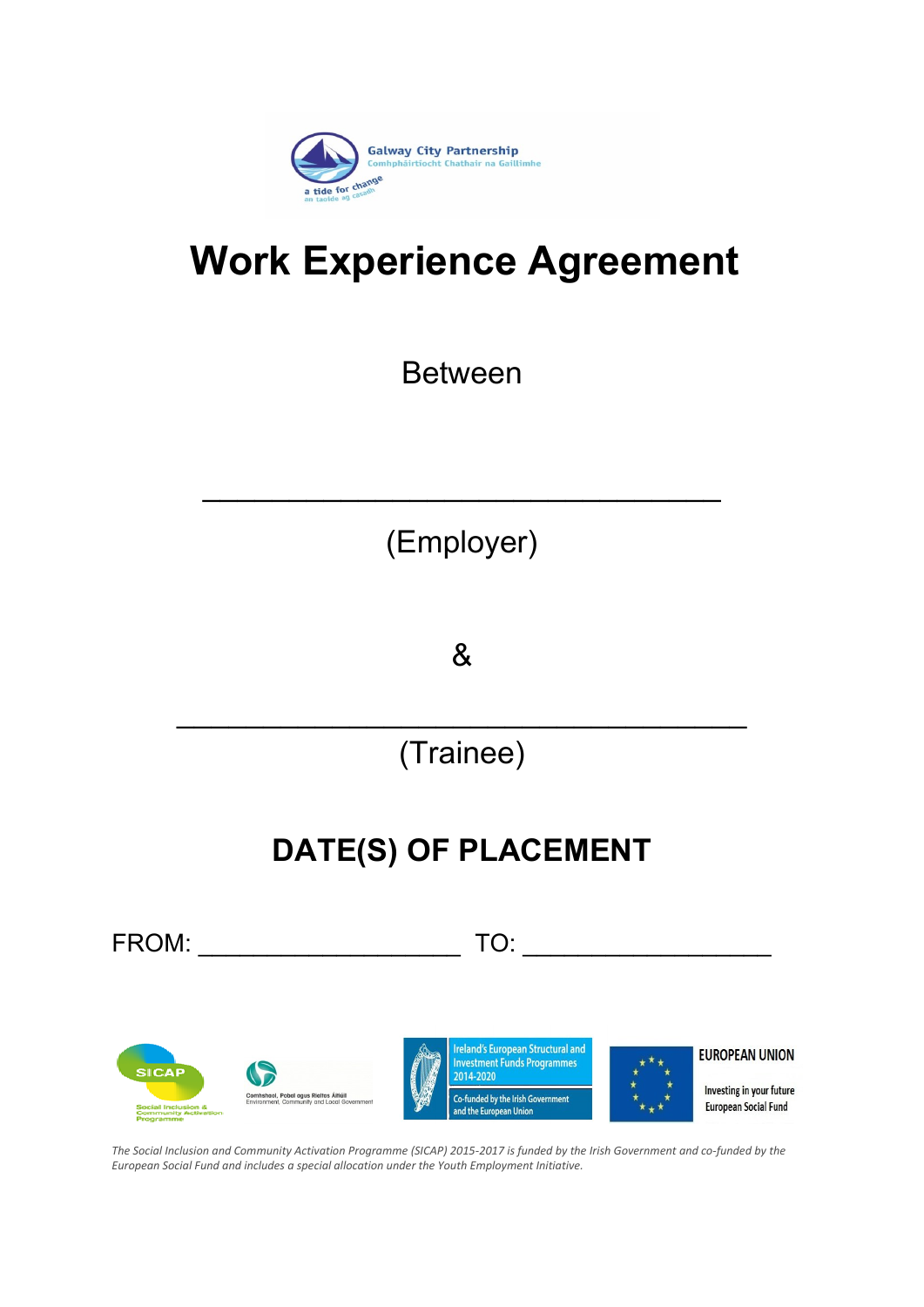#### **AIMS**

This Work Experience Agreement has two key aims:

- 1. To provide assistance for employers in providing quality work experience for those on placement within their organisation, and
- 2. To ensure that the trainee on placement receives a meaningful, quality work experience. This means, an experience which:
	- Meets their aspirations
	- Helps to progress their career plan, and
	- Provides a good fit between the employer and the trainee.

Based on examples of industrial best practice (BITC, CIPD), recent research from the EU and recommendations arising from the Ballymun 'Youth Guarantee Pilot', in order to achieve these aims, both the trainee and the employer should adhere to a simple quality framework referred to as the 'Work Experience Agreement'.

The Agreement should be signed by both parties (employer & trainee) to acknowledge the acceptance of the five principles of the Agreement listed below:

#### **PRINCIPLE 1: INDUCTION**

The placement will include an induction to help the trainee settle in as quickly as possible. Induction could include some of the following:

- A brief history of the organisation
- Key personnel/organisational structure
- Contact details of the trainee's supervisor or manager
- Tour of facilities
- Health & safety information
- Grievance procedures (lines of communication who?, how?, where?)
- Allocation of the placement Mentor or 'Buddy' (see below)
- Daily work schedule inc. hours of work, location (see below)
- Timing & frequency of tutor/support worker visits (where applicable)
- Expectations & work etiquette (see below)

#### **PRINCIPLE 2: WORKPLACE MENTOR / 'BUDDY'**

Where possible, the employer should provide the trainee with a workplace mentor or buddy: someone who can help the trainee navigate their way through the workplace. The mentor/buddy should ideally be someone who is naturally helpful, good with people and has the desire to help the trainee for the duration of the placement. The mentor/buddy could:

- Provide the trainee with advice
- Answer questions they may have
- Oversee and monitor the work plan (see below) & provide objective feedback
- Generally 'check' how things are going

Ideally, an initial meeting between the trainee & his/her buddy should take place prior to the placement to 'break the ice' and to allow both parties to introduce themselves.

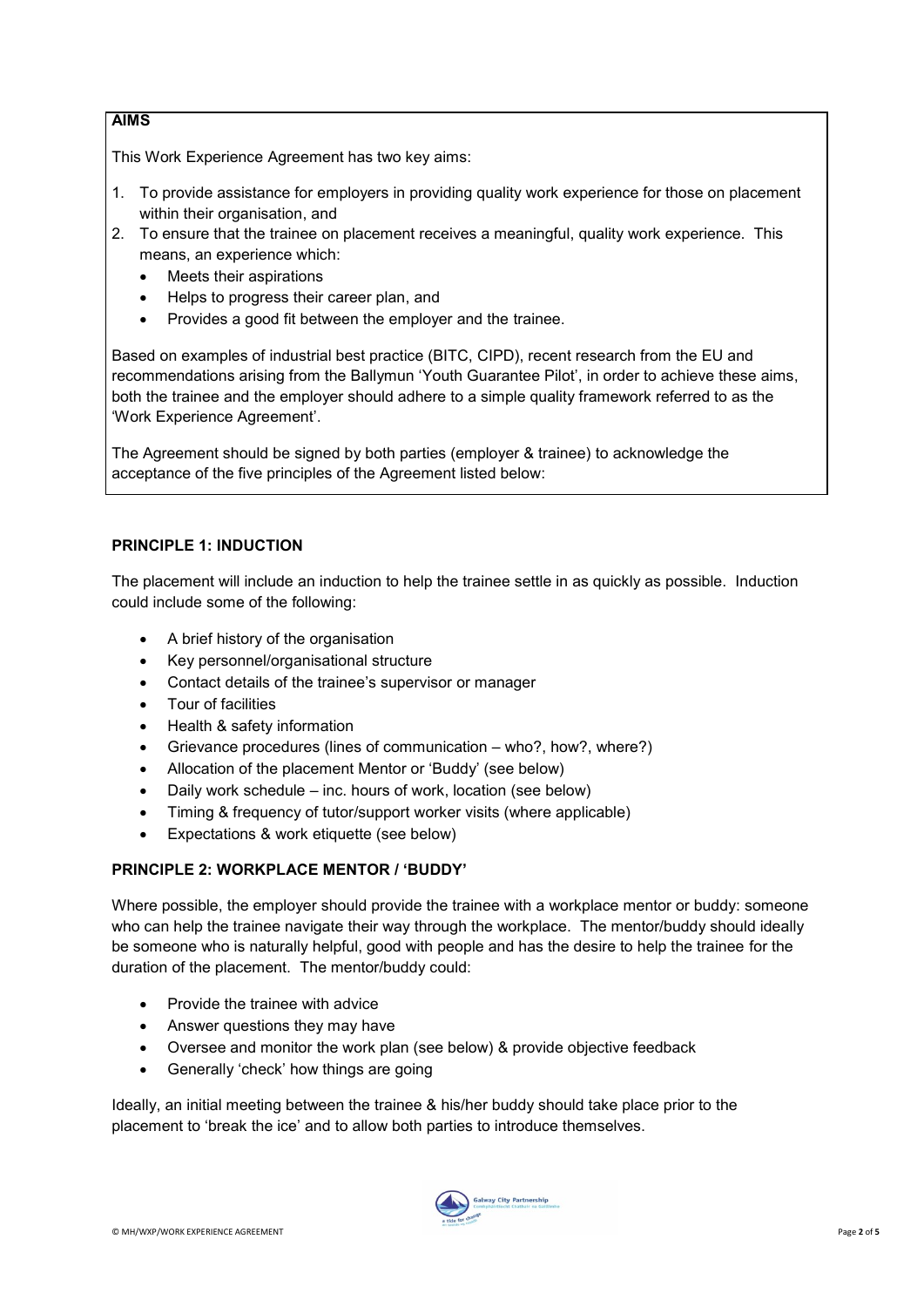#### **PRINCIPLE 3: CLEAR LEARNING OBJECTIVE(S)**

Work experience is about supporting an individual to develop their skills in order to enhance their employability and to give them something meaningful to put on their CV.

There should therefore be one (or more) clear objectives of the placement. Both the trainee and the employer should agree what skills, knowledge and/or understanding are to form the focus of the placement.

**(Note:** Where deemed appropriate, the employer and trainee could negotiate a daily work plan or schedule. Suitable tasks for the trainee could be identified prior to the placement and worked into a daily schedule. An exemplar work schedule template is attached for information – see Appendix 1).

#### **PRINCIPLE 4: WORKPLACE ETIQUETTE**

The employer agrees that the trainee is to be treated as an addition to the current staff complement. The trainee will not be utilised to replace staff members or to reduce the hours allocated to existing staff.

The trainee agrees:

- to practice good attendance and timekeeping & to communicate any difficulties regarding attendance to their supervisor or mentor/buddy;
- to adhere to the organisation's dress code and accepted standards of behaviour; and
- to participate fully in the placement.

#### **PRINCIPLE 5: END OF PLACEMENT ARRANGEMENTS: REVIEW OR 'EXIT' MEETING**

If the trainee's work schedule has been regularly monitored, there should be no unforeseen issues arising from the final review ('exit') meeting. It is considered best practice to arrange a final review meeting to provide the opportunity to discuss and feedback:

- What has been learned how has trainee progressed or developed during the placement?
- How did trainee get on with others in the organisation?
- Evaluation what aspects of placement worked well & what area(s) to improve on?
- Trainee views of the organisation as a suitable placement.

#### *I agree to provide the trainee with a Work Experience Placement in accordance with the Work Experience Agreement outlined above:*

Signed for Employer: \_\_\_\_\_\_\_\_\_\_\_\_\_\_\_\_\_\_\_\_\_\_\_\_\_\_\_\_\_\_\_\_\_\_\_ Date: \_\_\_\_\_\_\_\_\_\_\_\_

Position in Organisation:

#### *I agree to participate fully in the placement and to abide by the Work Experience Agreement outlined above:*

Signed (Trainee): \_\_\_\_\_\_\_\_\_\_\_\_\_\_\_\_\_\_\_\_\_\_\_\_\_\_\_\_\_\_\_\_\_\_\_\_\_\_\_\_ Date: \_\_\_\_\_\_\_\_\_\_\_\_

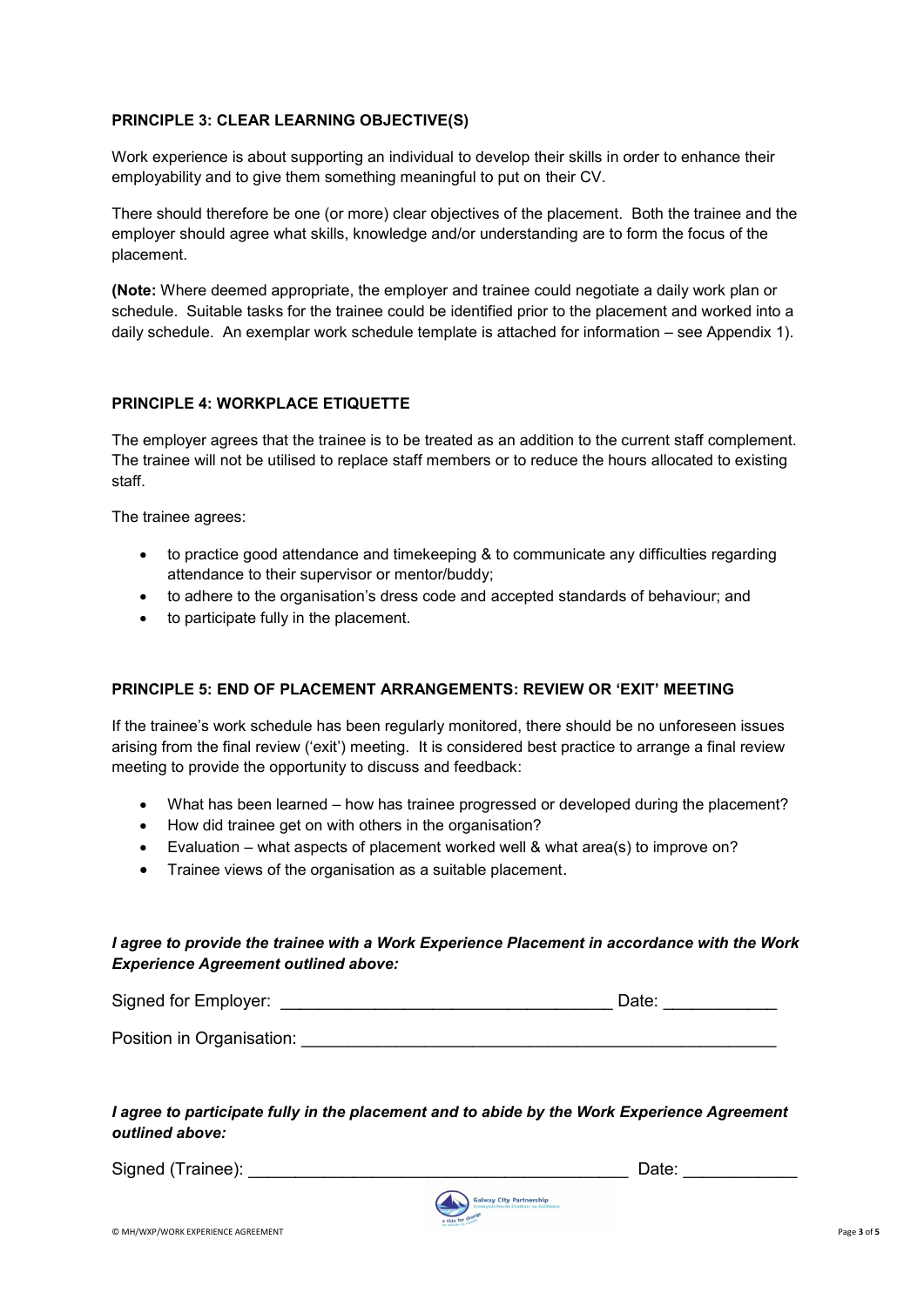## **Acknowledgements**

This document has drawn extensively on the excellent research listed below without which this piece of work would not have been possible in its current form:

• Business In The Community ('BITC'), (Undated),

## **Lift Off: A Work Experience Guide for Schools & Businesses.**

Chartered Institute of Personnel and Development ('CIPD'), (April 2012),

## **Work Experience Placements That Work.**

• Council of the European Union, (10 March 2014),

## **Council Recommendations on a Quality Framework for Traineeships.**

Duggan, C., et al, (Feb. 2015),

## **Lessons From The Ballymun Youth Guarantee Pilot.**